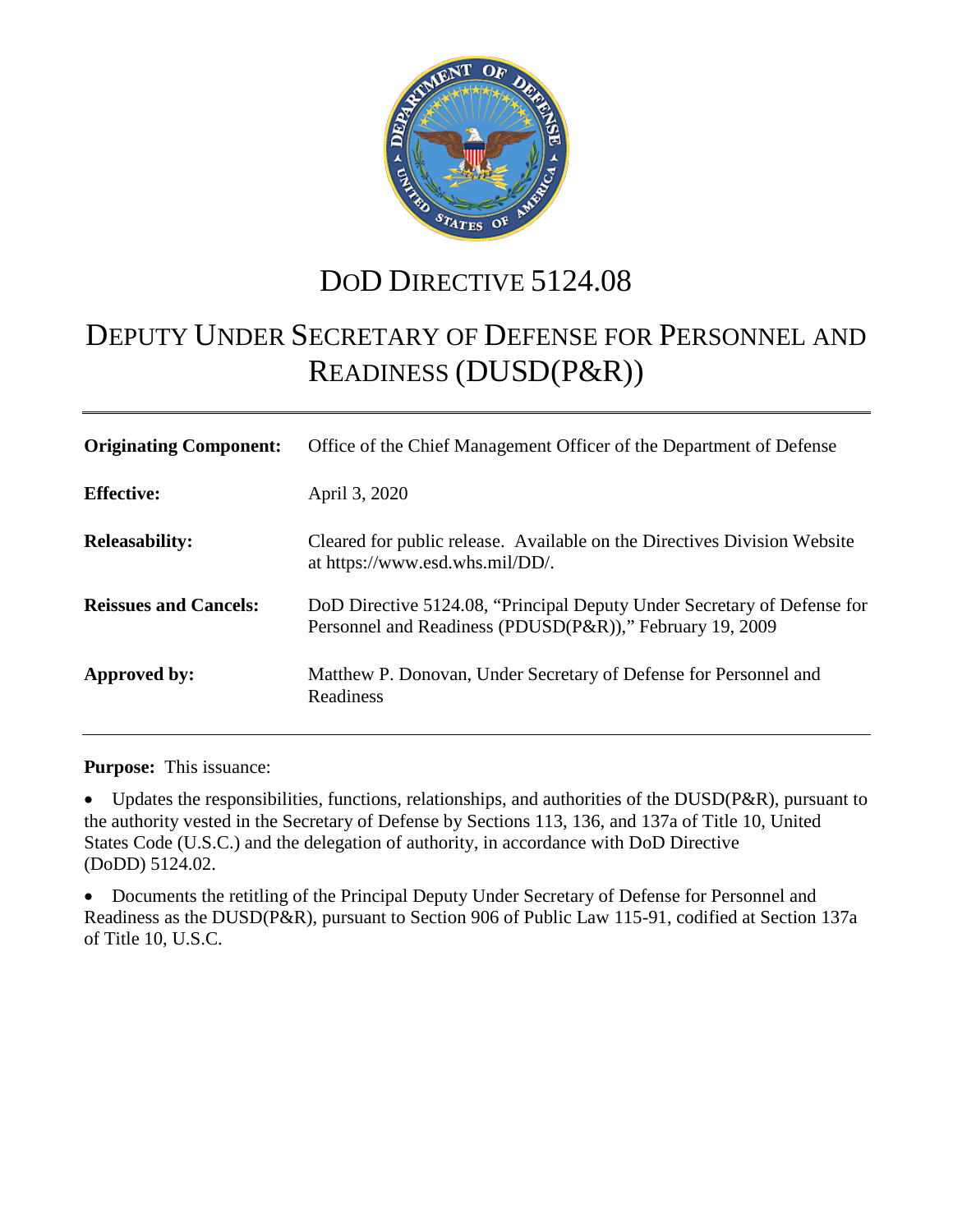## **TABLE OF CONTENTS**

| SECTION 2: RESPONSIBILITIES, FUNCTIONS, RELATIONSHIPS, AND AUTHORITIES  4 |  |
|---------------------------------------------------------------------------|--|
|                                                                           |  |
|                                                                           |  |
|                                                                           |  |
|                                                                           |  |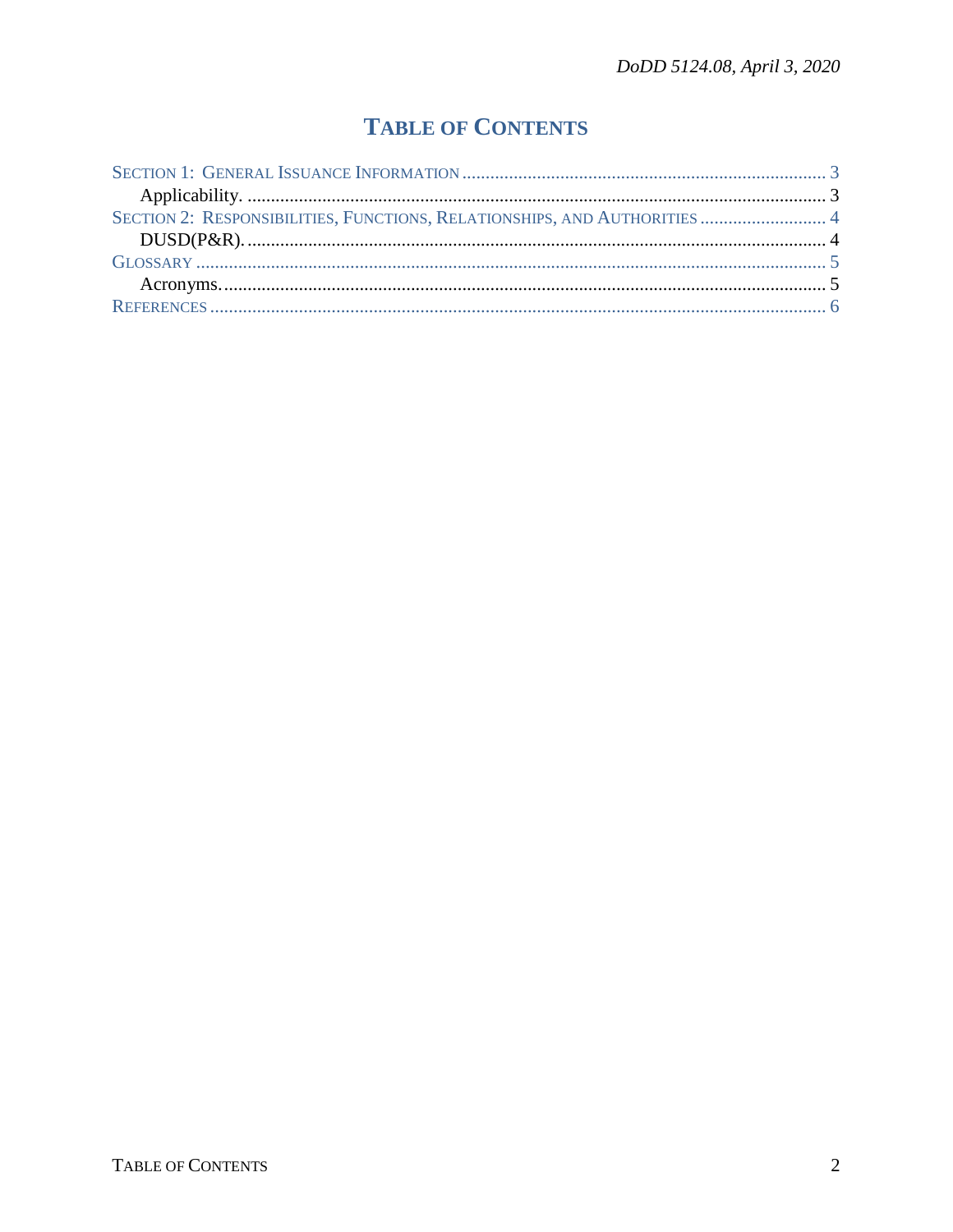### **SECTION 1: GENERAL ISSUANCE INFORMATION**

#### <span id="page-2-1"></span><span id="page-2-0"></span>**APPLICABILITY.**

This issuance applies to OSD, the Military Departments, the Office of the Chairman of the Joint Chiefs of Staff and the Joint Staff, the Combatant Commands, the Office of the Inspector General of the Department of Defense, the Defense Agencies, the DoD Field Activities, and all other organizational entities within the DoD.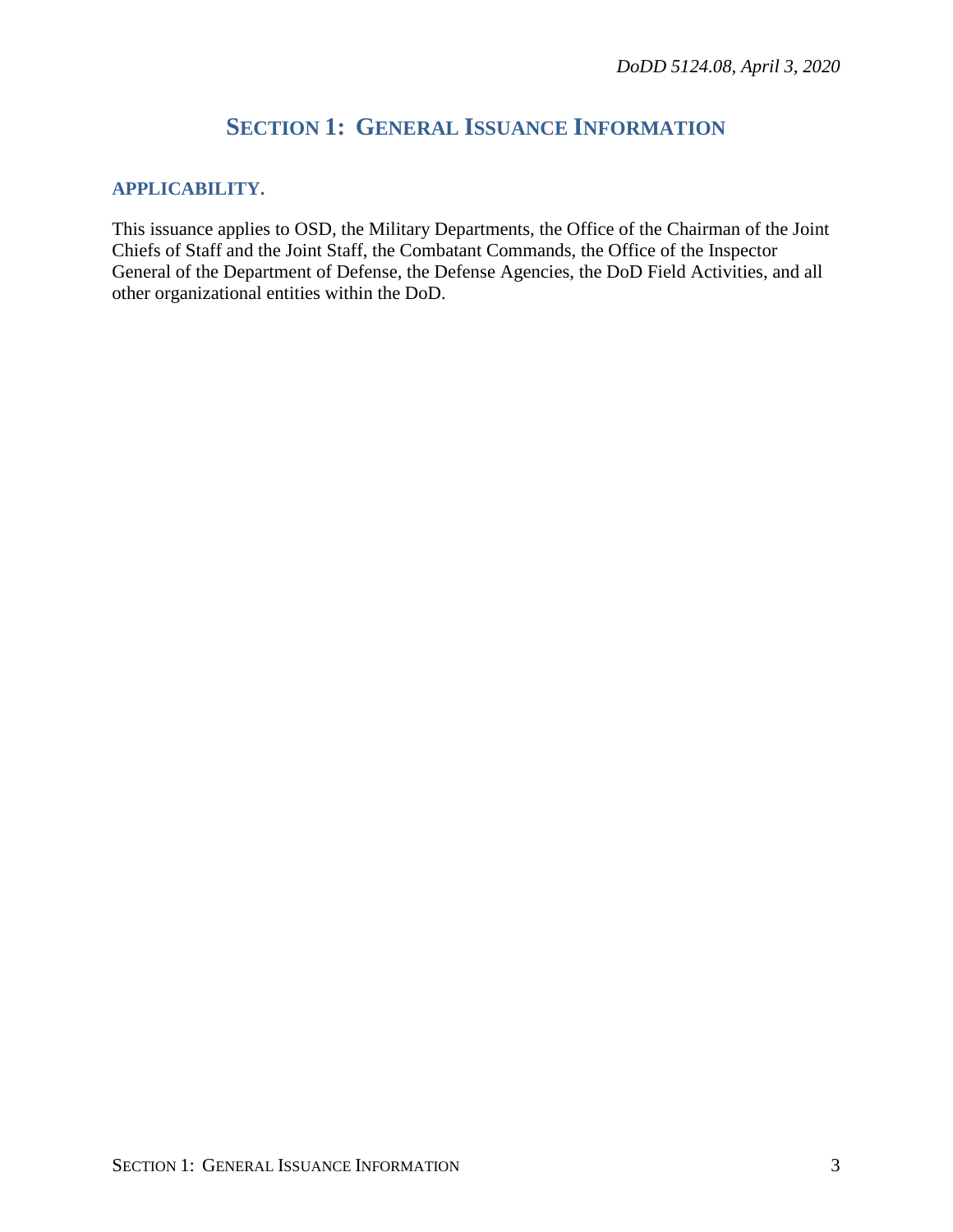### <span id="page-3-0"></span>**SECTION 2: RESPONSIBILITIES, FUNCTIONS, RELATIONSHIPS, AND AUTHORITIES**

#### <span id="page-3-1"></span>**DUSD(P&R).**

As the principal assistant to, and under the authority, direction, and control of, the Under Secretary of Defense for Personnel and Readiness (USD(P&R)), the DUSD(P&R):

a. Pursuant to Sections 136 and 137a of Title 10, U.S.C., exercises the full powers of the USD(P&R) on any and all matters of which the USD(P&R) is authorized to act, pursuant to Title 10, U.S.C., and DoDD 5124.02, except in those areas where delegation of the USD(P&R) authority is otherwise restricted by higher authority or prohibited by law. This all-inclusive authority may not be further delegated *in toto*; however, the DUSD(P&R) is authorized to make specific written delegations, where authorized and as required.

b. Helps the USD(P&R) carry out responsibilities, fulfill functions, manage relationships, and exercise authorities, as provided for in law and DoDD 5124.02.

c. Advises on and assists the USD(P&R) with all responsibilities in providing staff advice and assistance to the Secretary of Defense.

d. Is the First Assistant to the USD(P&R) pursuant to Section 137a of Title 10, U.S.C.; Sections 3345-3349d of Title 5, also known as the "Federal Vacancies Reform Act of 1998," as amended; and Section 3.b. of DoDD 3020.04.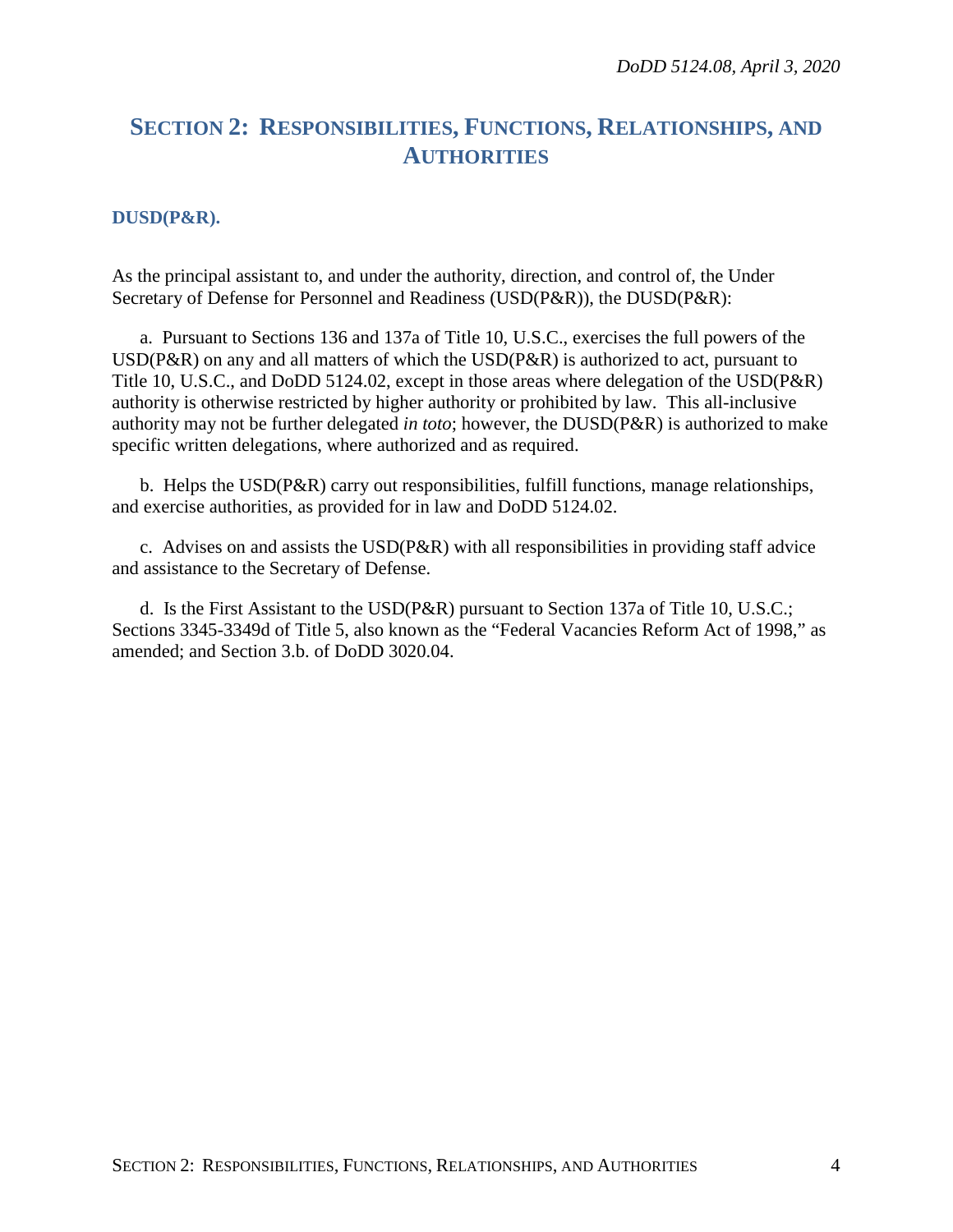## **GLOSSARY**

#### <span id="page-4-1"></span><span id="page-4-0"></span>**ACRONYMS.**

| <b>ACRONYM</b> | <b>MEANING</b>                                                |
|----------------|---------------------------------------------------------------|
| DoDD           | DoD directive                                                 |
| $DUSD(P\&R)$   | Deputy Under Secretary of Defense for Personnel and Readiness |
| U.S.C.         | <b>United States Code</b>                                     |
| $USD(P\&R)$    | Under Secretary of Defense for Personnel and Readiness        |